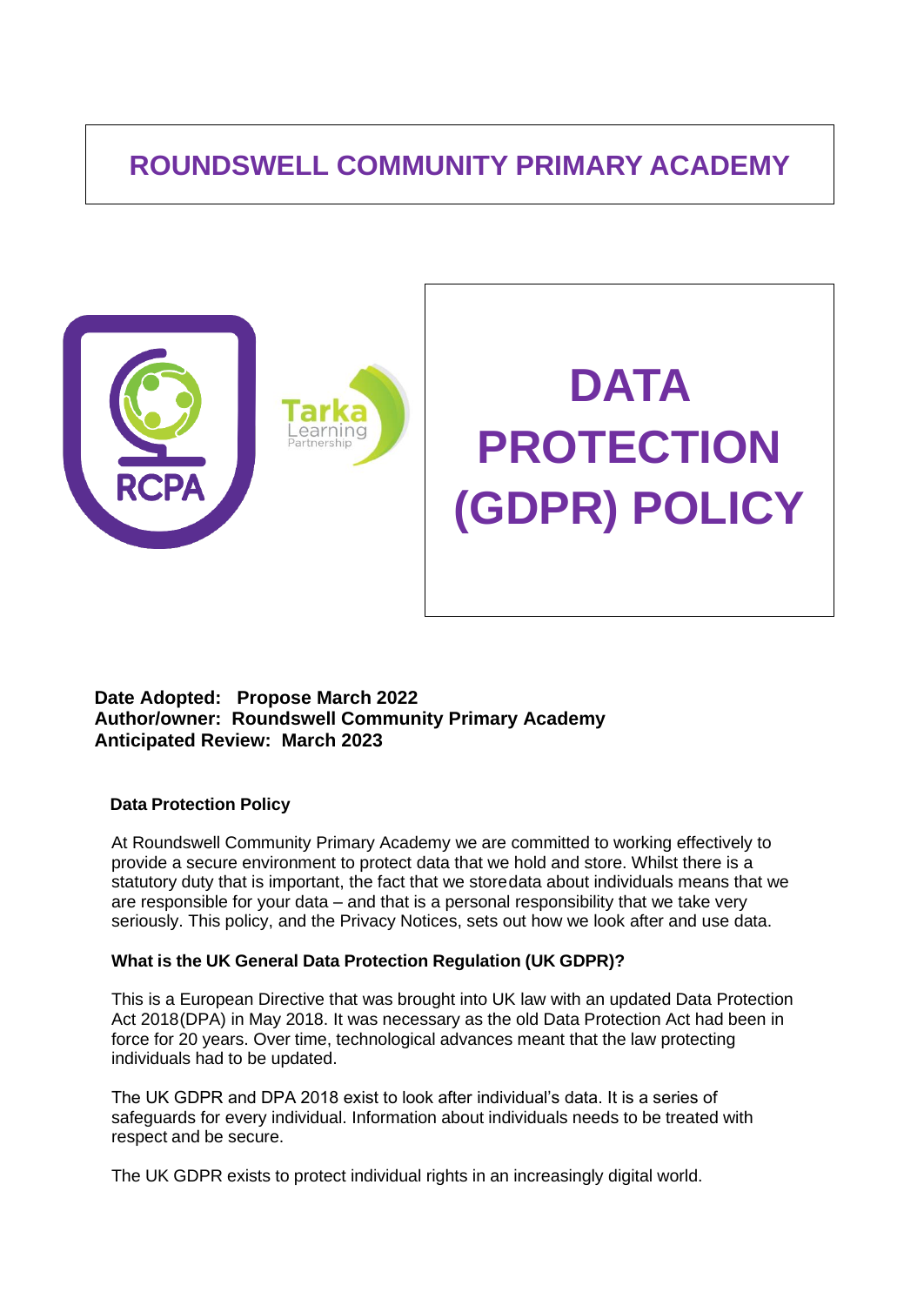# **Who does it apply to?**

Everyone, including schools. As Public Bodies schools have more obligations than some small businesses. It is mandatory to comply with the UK GDPR and proposed provisions in the new Act.

We want to make sure information about pupils, parents, staff and volunteers is kept secure andwithin the law.

# **What is Data?**

Any information that relates to a living person that identifies them. This can be by name, address orphone number for example. It also relates to details about that person, which can include opinions.

Some data is considered to be more sensitive, and therefore more important to protect. This is information about racial or ethnic origin, political opinions, religious or philosophical beliefs, tradeunion membership, data concerning health or sex life and sexual orientation, genetic data, and biometric data where processed to uniquely identify a person.

Schools often collect sensitive data for DfE and LA requirements and of course pupil data may contain information about safeguarding, SEN or health needs. Information about other familymembers may also be on the school file.

Every school also has to publish a Privacy / Fair Processing Notice on the website.

# **What are the key principles of the UK GDPR?**

# **Lawfulness, transparency and fairness**

School must have a legitimate reason to hold the data, we explain this in the Data Privacy Notices onthe website. We often ask for consent to use data about a pupil for a particular purpose. If you wish to withdraw consent we have a form to complete to allow us to process your request. There are sometimes when you cannot withdraw consent as explained in 'Data Subjects Rights'.

# **Collect data for a specific purpose and use it for that purpose**

Data cannot be used for a purpose that it was not originally collected for, or where notice has notbeen given about how data may be used after collection.

#### **Limited collection**

Data controllers should only collect the minimum amount of data needed for a particular task orreason. If there is a breach or a hack only limited information can be lost.

# **Accuracy**

Data collected should be accurate, and steps should be taken to check and confirm accuracy. We dothis when pupils join the school and check on an annual basis.

If a Data Subject feels that the information held is inaccurate, should not longer be held by the Controller or should not be held by the Controller in any event a dispute resolution process andcomplaint process can be accessed, using the suitable forms.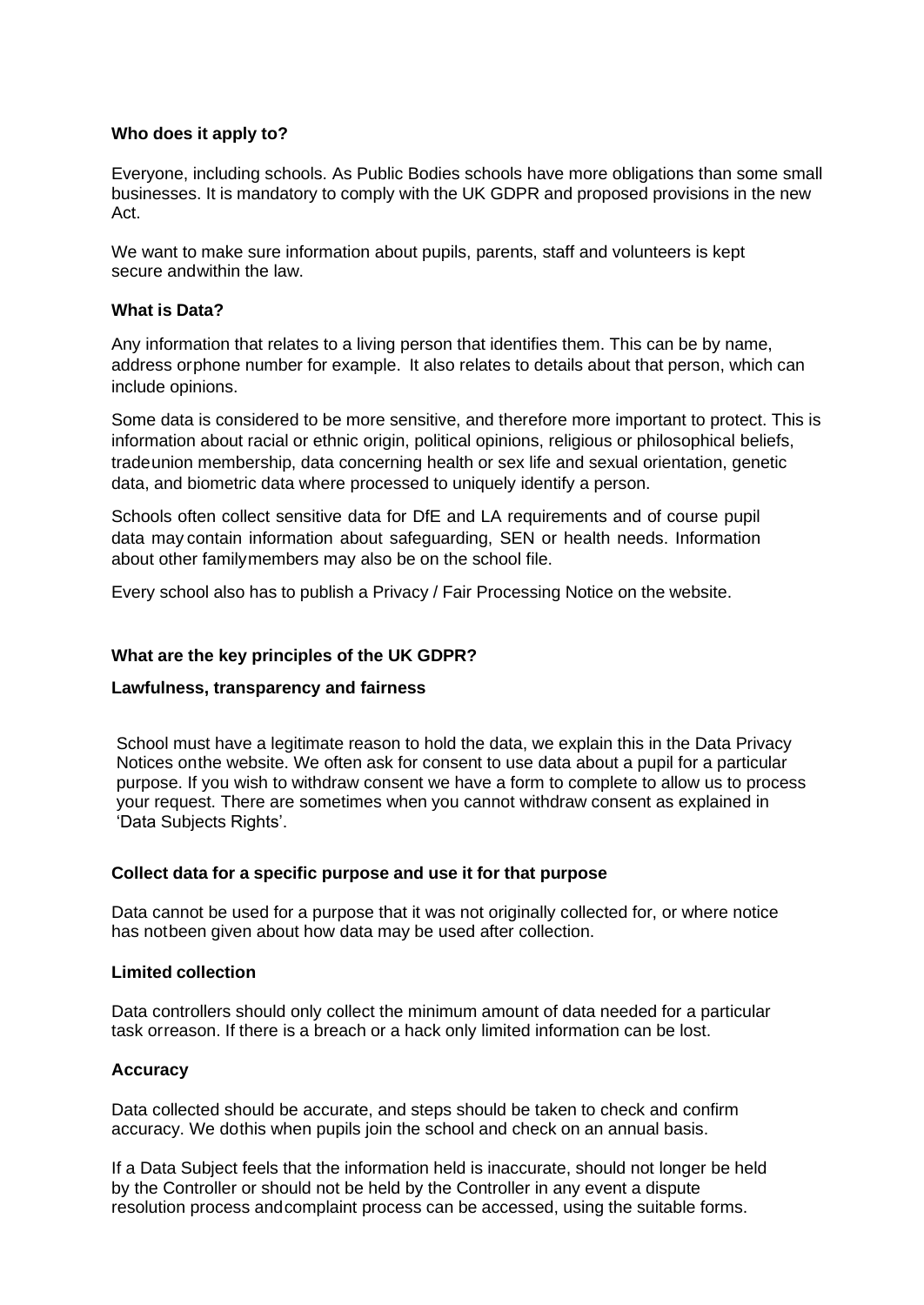# **Retention**

Roundswell Community Primary Academy has a retention policy that explains how long we store records for. This is available on request.

## **Security**

We have processes in place to keep data safe. That might be paper files, electronic records or otherinformation. We maintain a separate information security policy.

## **Who is a 'data subject' ?**

Someone whose details we keep on file. Some details are more sensitive than others. The UK GDPR sets out collection of details such as health conditions and ethnicity which are more sensitive than names and phone numbers.

## **Data subjects' rights**

Individuals have a right:-

- to be informed
- of access to data stored about them or their children
- to rectification if there is an error on the data stored
- to erasure if there is no longer a need for school to keep the data
- to restrict processing, i.e. to limit what is done with their data
- to object to data being shared or collected

There are other rights that relate to automated decision making and data portability that are not directly relevant in schools.

Data subjects rights are also subject to child protection and safeguarding concerns, and sharing information for the prevention and detection of crime. Schools also have legal and contractual obligations to share information with organisations such as the Department for Education, SocialCare, the Local Authority and HMRC amongst others. In some cases these obligations override individual rights.

#### **Subject Access Requests**

You can ask for copies of information that we hold about you or a pupil (who you have parental responsibility for). This Subject Access Request process is set out separately. You need to fill out the form, and you may need to provide identification evidence for us to process the request.

We have to provide the information within a month, but this can be extended if, for example, theschool was closed for holidays. The maximum extension is up to two months.

When we receive a request we may ask you to be more specific about the information that you require. This is to refine any queries to make sure you access what you need, rather than sometimes getting a lot of information that may not be relevant to your query.

In some cases we cannot share all information we hold on file if there are contractual, legal orregulatory reasons.

We cannot release information provided by a third party without their consent, or in some cases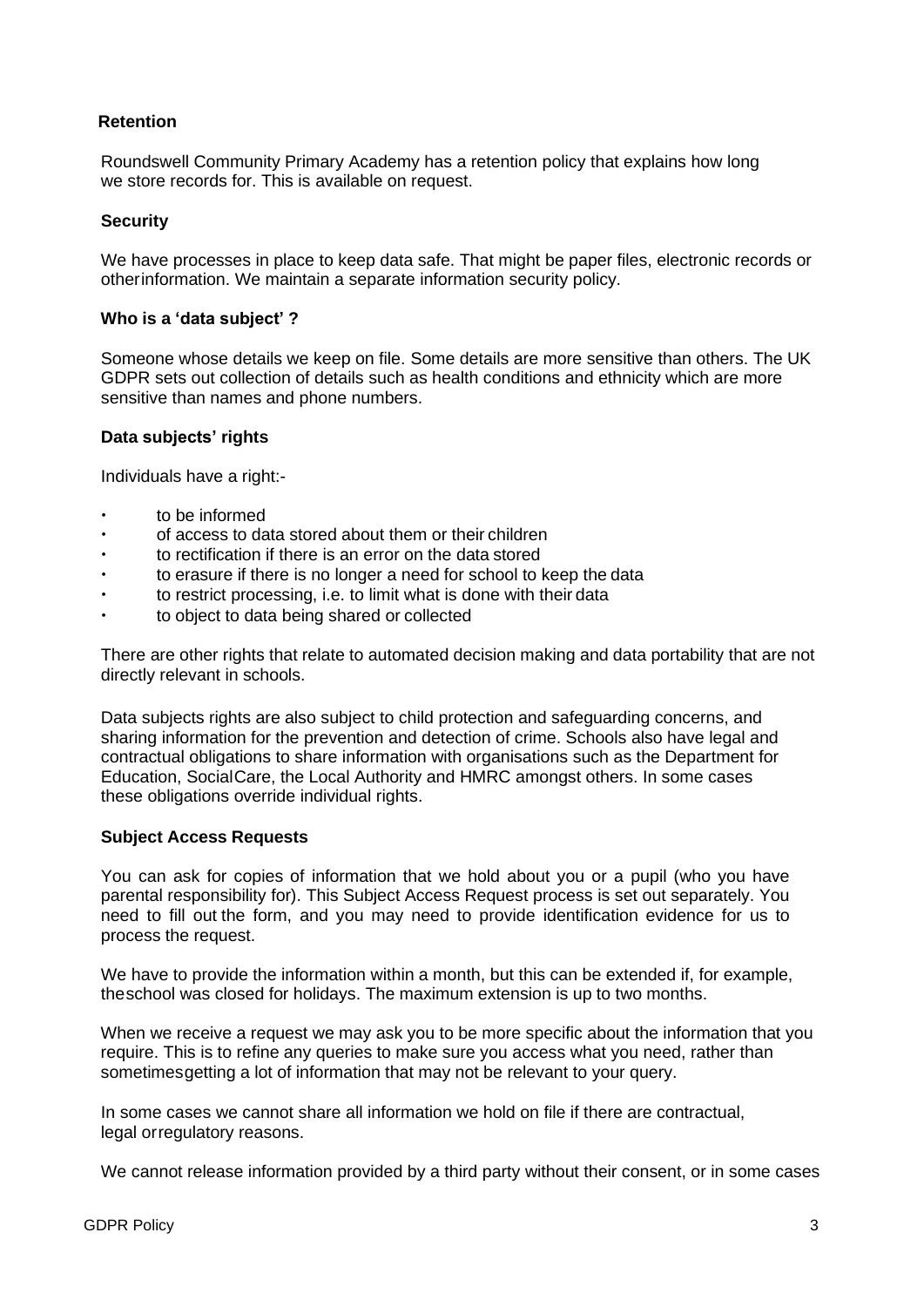youmay be better to approach them directly, e.g. school nurses who are employed by the NHS.

We will supply the information in paper and/or electronic form.

If you wish to complain about the process, please see our complaints policy and later information inthis DPA policy.

## **Who is a 'data controller'?**

Tarka Learning Partnership is the data controller. They have ultimate responsibility for how schoolmanages data. They delegate this to data processors to act on their behalf.

## **Who is a 'data processor'?**

This is a person or organisation that uses, collects, accesses or amends the data that the controller has collected or authorised to be collected. It can be a member of staff, a third-party company, possibly a governor, a contractor or temporary employee. It can also be another organisation such asthe police or the LA.

Data controllers must make sure that data processors are as careful about the data as the controller themselves. The UK GDPR places additional obligations on organisations to make sure that Data Controllers require contractual agreements to ensure that this is the case.

## **Processing data**

School must have a reason to process the data about an individual. Our privacy notices set out howwe use data. The UK GDPR has 6 conditions for lawful processing and any time we process data relating to an individual it is within one of those conditions.

If there is a data breach we have a separate policy and procedure to follow to take immediate actionto remedy the situation as quickly as possible.

The legal basis and authority for collecting and processing data in school are:-

- consent obtained from the data subject or their parent
- performance of a contract where the data subject is a party
- compliance with a legal obligation
- to protect the vital interests of the data subject or other associated person
- to carry out the processing that is in the public interest and/or official authority
- it is necessary for the legitimate interests of the data controller or third-party
- in accordance with national law.

In addition, any special categories of personal data are processed on the grounds of

- explicit consent from the data subject or about their child
- necessary to comply with employment rights or obligations
- protection of the vital interests of the data subject or associated person
- being necessary to comply with the legitimate activities of the school
- existing personal data that has been made public by the data subject and is no longerconfidential
- bringing or defending legal claims
- safeguarding
- national laws in terms of processing genetic, biometric or health data.

Processing data is recorded within the school systems.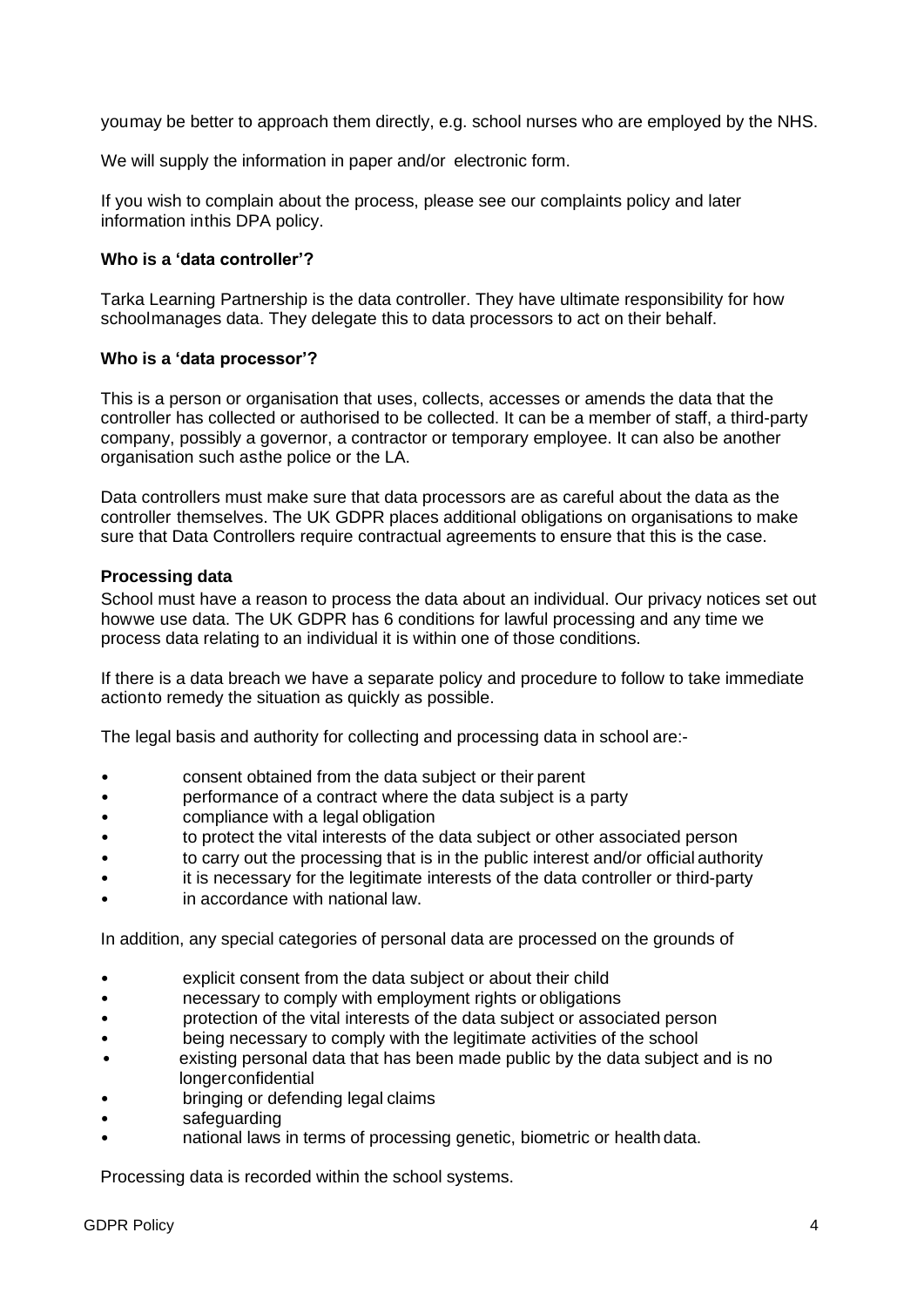# **Data Sharing**

Data sharing is done within the limits set by the UK GDPR. Guidance from the Department for Education, health, the police, local authorities and other specialist organisations may be used todetermine whether data is shared.

The basis for sharing or not sharing data is recorded in school.

#### **Breaches & Non Compliance**

If there is non compliance with the policy or processes, or there is a DPA breach as described withinthe UK GDPR and DPA 2018 then the guidance set out in the Breach & Non Compliance Procedure and Process needs to be followed.

Protecting data and maintaining data subjects rights is the purpose of this policy and associatedprocedures.

The Breach and Non-Compliance Procedures and Policy document are a separate document in school.

## **Consent**

As a school, where required, we will seek consent from staff, volunteers, young people, parents and carers to collect and process their data. We will be clear about our reasons for requesting the data and how we will use it. There are contractual, statutory and regulatory occasions when consent is notrequired.

Consent is defined by the UK GDPR as "any freely given, specific, informed and unambiguous indication of the data subject's wishes by which he or she, by a statement or by a clear affirmativeaction,

signifies agreement to the processing of personal data relating to him or her".

We may seek consent from young people also, and this will be dependent on the child and the reasonfor processing.

#### **Consent and Renewal**

On the school website we have 'Privacy Notices' that explain how data is collected and used. It isimportant to read those notices as it explains how data is used in detail.

Obtaining clear consent, where required, and ensuring that the consent remains in place is importantfor school. We also want to ensure the accuracy of that information.

#### **For Pupils and Parents/Carers**

On arrival at school you will be asked to complete a form giving next of kin details, emergency contact and other essential information. We will also ask you to give consent to use the information for other in school purposes, as set out on the data collection/consent form.

We review the contact and consent form on an annual basis. It is important to inform school if detailsor your decision about consent changes. A form is available.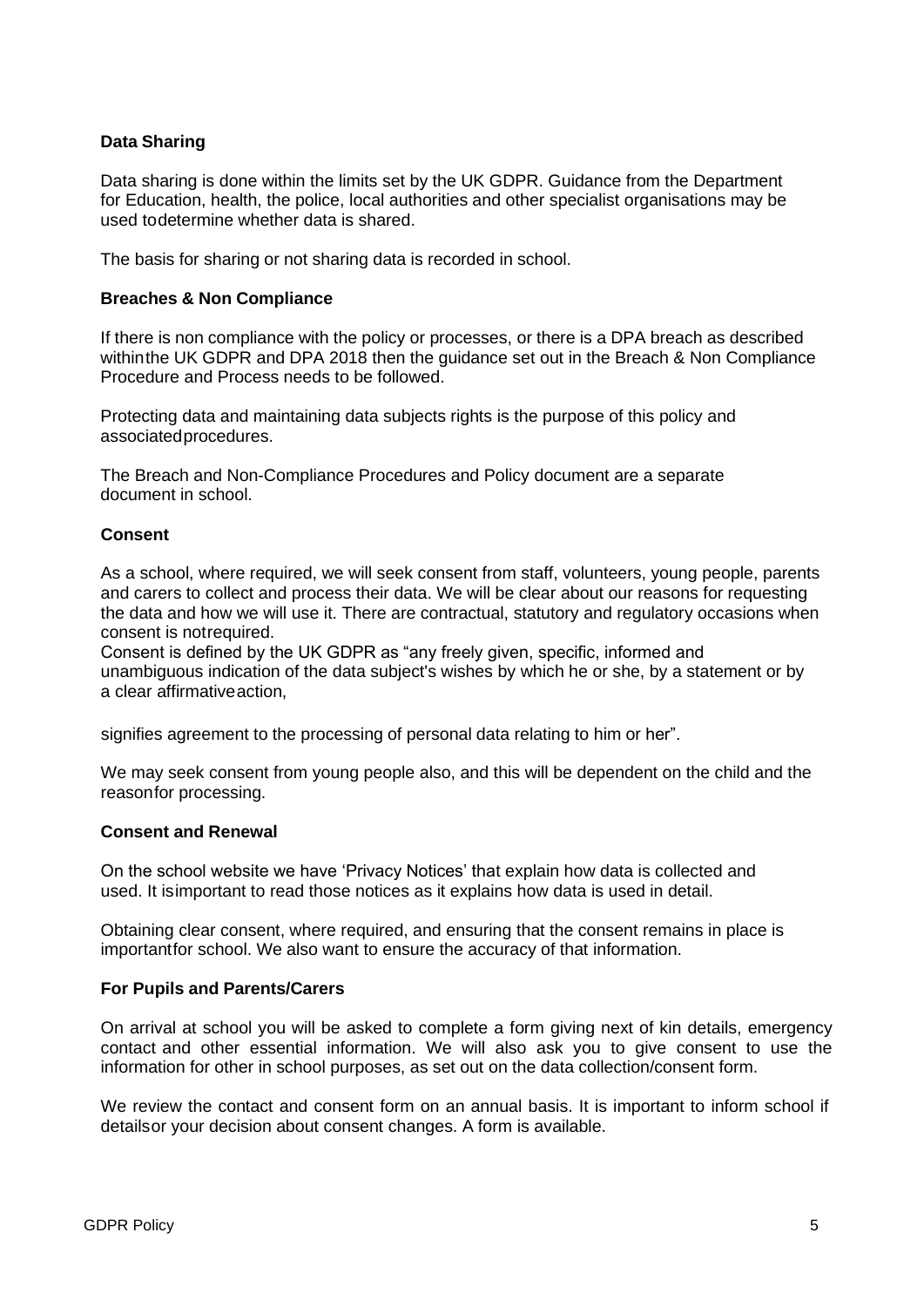## **Pupil Consent Procedure**

Where processing relates to a child under 13 years old, school will obtain the consent from a personwho has parental responsibility for the child.

Pupil's may be asked to give consent or to be consulted about how their data is obtained, shared andused in certain situations.

#### **Withdrawal of Consent**

Consent can be withdrawn, subject to contractual, statutory or regulatory constraints. Where morethan one person has the ability to provide or withdraw consent the school will consider each situation on the merits and within the principles of UK GDPR and also child welfare, protection and safeguarding principles.

Please complete the appropriate form which is available on the website.

# **CCTV Policy**

Please also see the CCTV and IT Security policy

We use CCTV and store images for a period of time in line with the policy. CCTV may be used for:-Detection and prevention of crime School staff disciplinary procedures Pupil behaviour and exclusion management processes To assist the school in complying with legal and regulatory obligations

#### **Data Protection Officer**

We have a Data Protection Officer whose role is to:-

- to inform and advise the controller or the processor and the employees who carry outprocessing of their obligations under the UK GDPR
- to monitor compliance with the UK GDPR and DPA
- to provide advice where requested about the data protection impact assessment andmonitor its performance
- To be the point of contact for Data Subjects if there are concerns about dataprotection
- to cooperate with the supervisory authority and manage the breach procedure
- to advise about training and CPD for the UK GDPR

Our DPO is John Walker whose contact details are:

Address: John Walker, Office 7, The Courtyard,